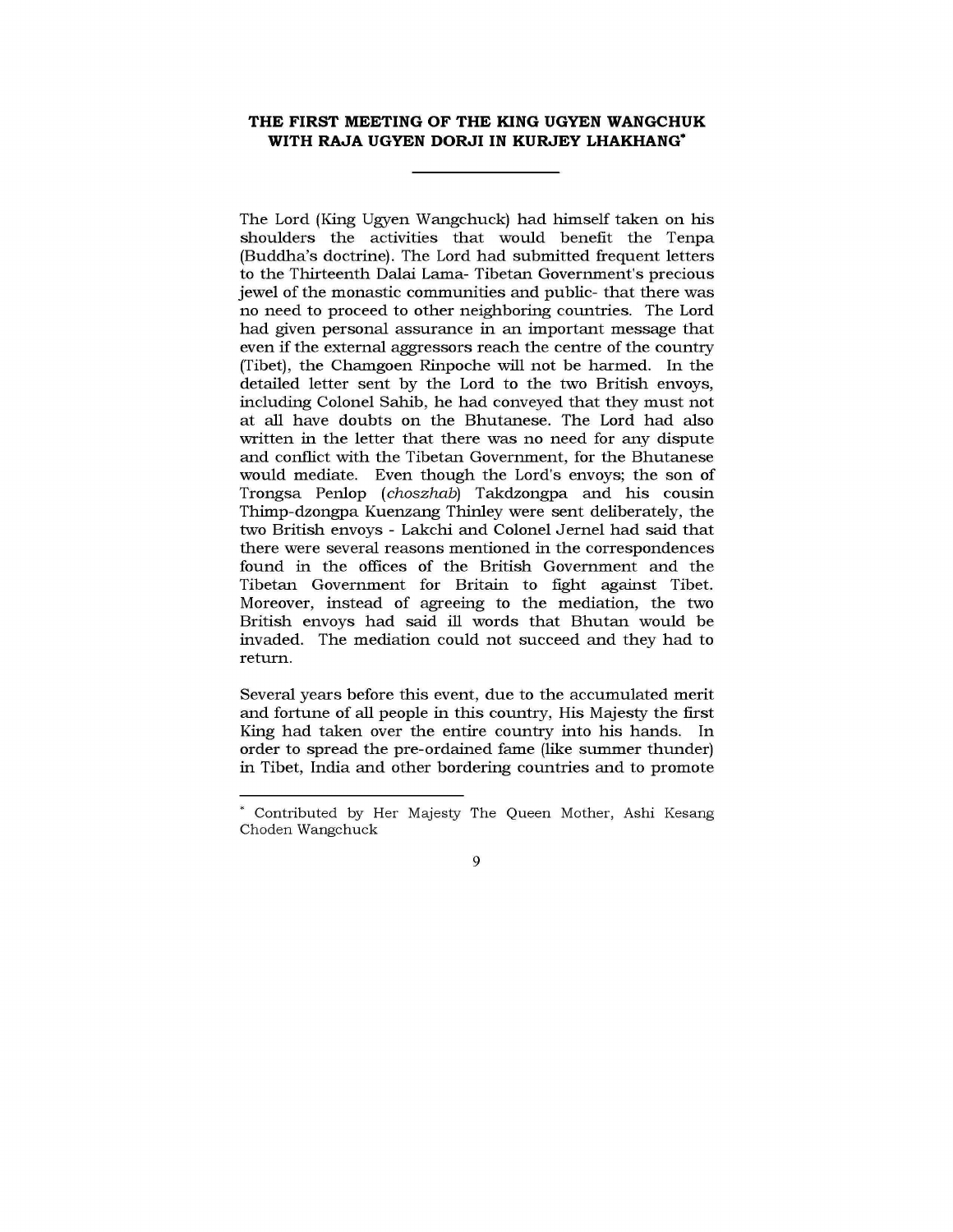the noble deeds that were being carried out by the Lord, there was a meeting between the Lord and Drukpa Jaboed Ugyen in Kurjee in Bumthang, as recommended by the Great Refuge Zhabdrung Jigme Chogyal. Drukpa Jaboed Ugyen had become a famous man of unlimited wealth accumulated from business through hardship and tirelessness. He had undying faith in the Buddha's activities in general and the Pelden Drukpai Tenpa Rinpoche in particular. In addition to his deep faith and devotion to Zhabdrung Jigme Chogyal, he had offered a great deal of possessions, objects and silk and gained popularity. Due to Drukpa Jaboed Ugyen's fame, the Zhabdrung felt confident that he should be appointed a minister, desirable and of service to the Lotus Feet of the Lord. After they (the Lord and Jaboed Ugyen) met for the first time in Bumthang Kurjee, the Lord felt happiness beyond description, as though he came across his own son. They had lively discussion at great length without feeling tired. The Lord felt great pleasure. The Lord inquired about his ancestral genealogy. Ugyen said that his maternal pedigree is Tsentongpa and paternal pedigree is the side-son of Dungkar Pala Gyeltshen known as Shangpa Puenchog. The Lord remarked, "We are definitely sons of brothers". Since then, the Lord and Ugyen privately maintained intimate relationship of brothers, while in public they were the Lord and the servant. Ugyen had then pledged constant loyalty and *damtshig* through his body, mind and speech that he would serve the Lord with everything including material and physical resources and without caring for his own life. As pledged, he continued his loyalty and dedication to the Lord. Not so long afterwards, the Lord also conferred the post of Pasakha Kutshab on Ugyen.

Thereafter, *Chos-Lyon* Ugyen submitted details regarding immediate and ultimate trends and situations (of the neighbouring countries) and suggested that it would be constructive if the Lord visited Tibet. Divinations to foretell future were sought from deities and lamas. Accordingly, extensive rituals were performed to overcome obstacles.

10